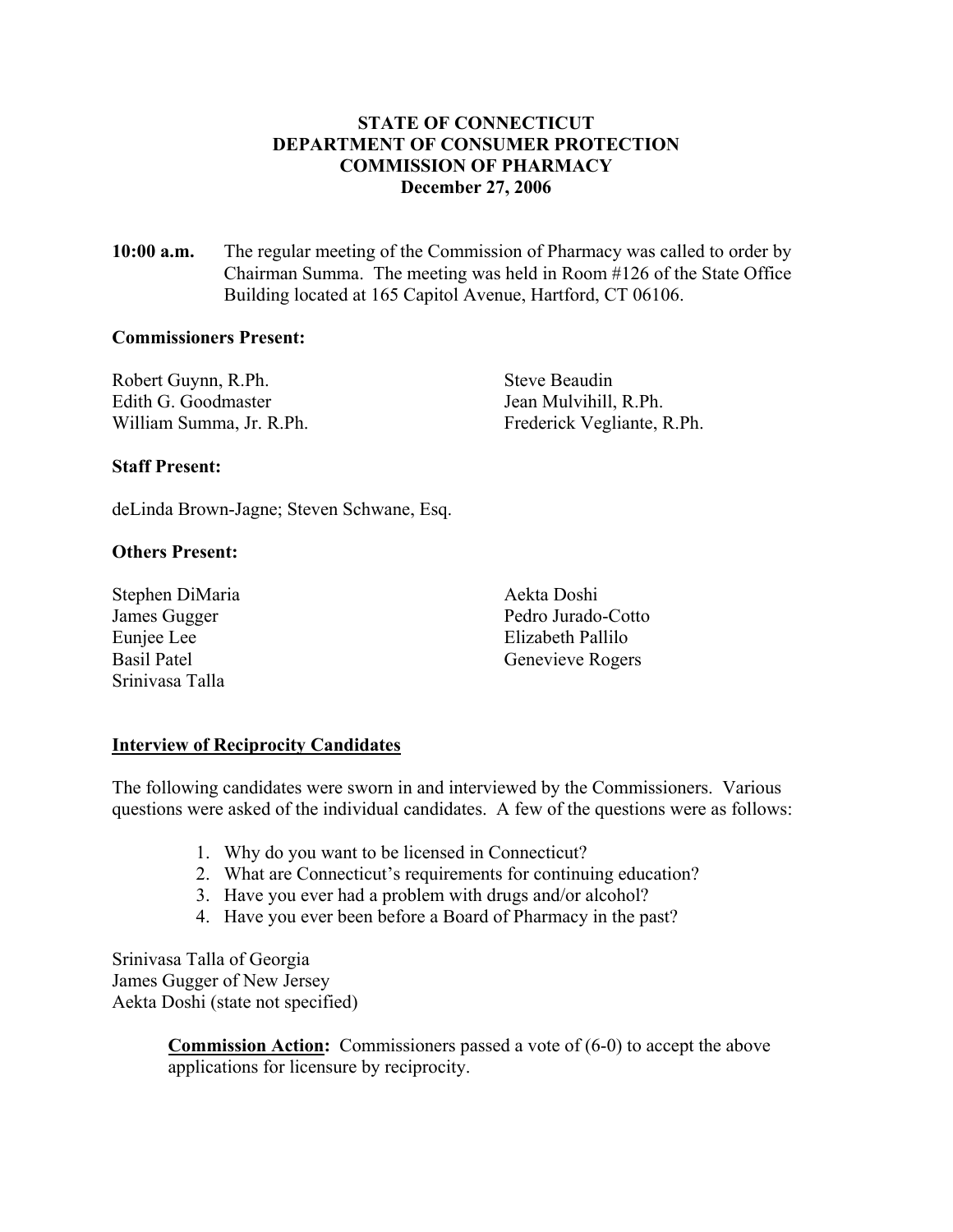## **First Time Managers**

The following individual appeared before the Commission of Pharmacy as 'first time' pharmacy managers:

- ⋅ Eunjee Lee
- ⋅ Pedro Jurado-Cotto
- ⋅ Genevieve Rogers
- ⋅ Basil Patel
- ⋅ Elizabeth Pallilo

## **Pharmacy Relocations**

| $CVS$ #1948 (store # to remain the same) |                         |  |
|------------------------------------------|-------------------------|--|
| From:                                    | $To^{\cdot}$            |  |
| 276 Franklin Avenue                      | 690 Wethersfield Avenue |  |
| Hartford, CT 06114                       | Hartford, CT 06114      |  |
| PCY.1516                                 | PCY 1516                |  |
| Stephen DiMaria, Pharmacy Manager        |                         |  |

**Commission Action:** Commissioners passed by a vote of (6-0) to accept the above pharmacy relocation application provided all the requirements set forth in the Connecticut Pharmacy and Drug Laws as enforced by the Commission of Pharmacy are met.

CVS  $\#123$  (store  $\#$  to remain the same) From: To: To: 154 Main Street Boston Post Road Old Saybrook, CT 06475 Old Saybrook, CT 06475 PCY.1515 PCY.1515 Elizabeth Pallilo, Pharmacy Manager

> **Commission Action:** Commissioners passed a vote of (6-0) to accept the above pharmacy relocation application provided all the requirements set forth in the Connecticut Pharmacy and Drug Laws as enforced by the Commission of Pharmacy are met.

### **Miscellaneous**

Commissioners discussed the possibilities of certain pharmacies requiring pharmacists to extend their hours to work 12-hour days/shifts and the possible negative affects associated with doing so. Group did not want to discuss any violations in labor laws (because they are not at liberty to do so) but would research the number of errors and ineffectiveness in working extended hours.